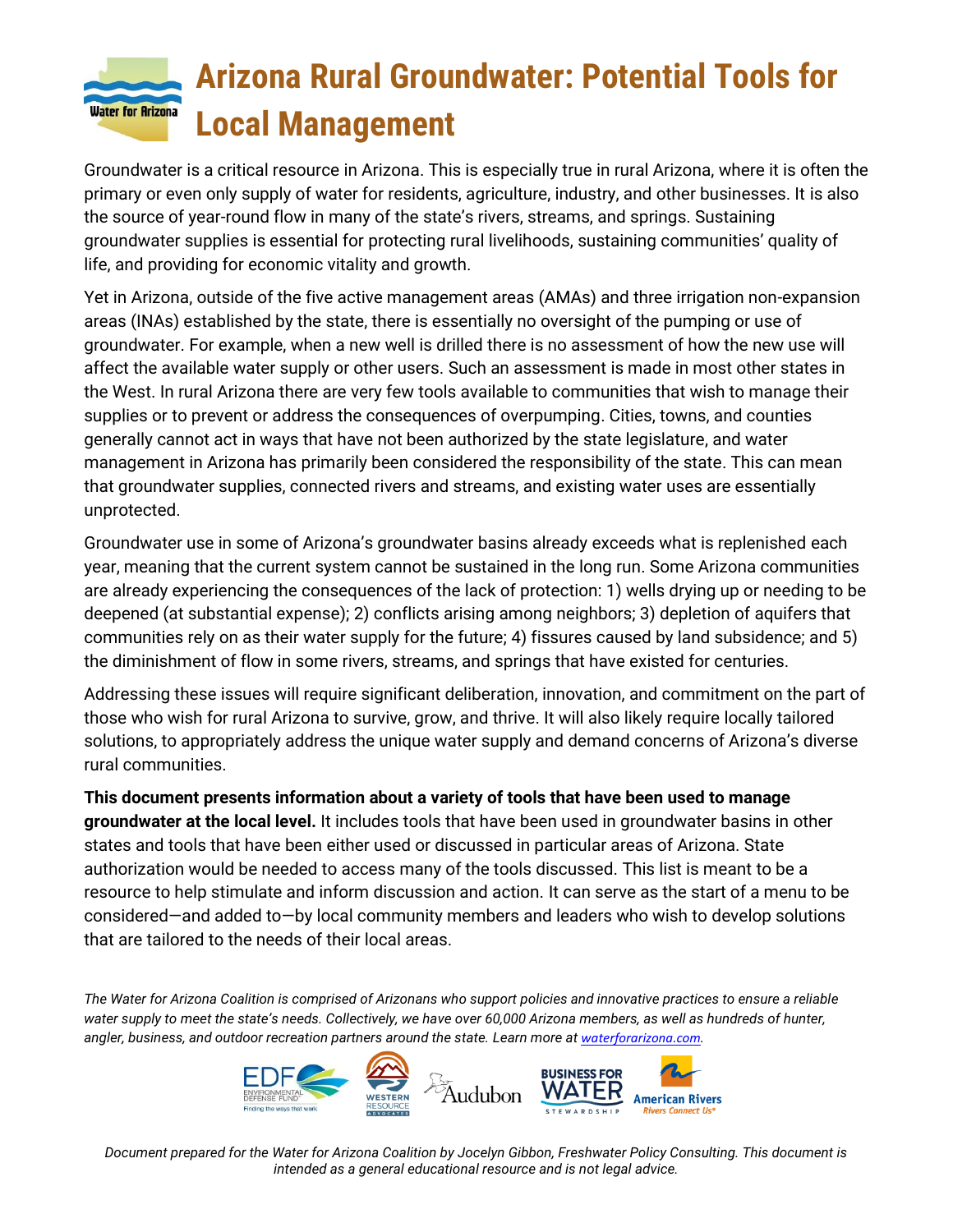#### **Contents**

| 7. Tools to Help Other Tools Work Better: Financial, Educational, and Informational Tools 8 |  |
|---------------------------------------------------------------------------------------------|--|
|                                                                                             |  |
|                                                                                             |  |
|                                                                                             |  |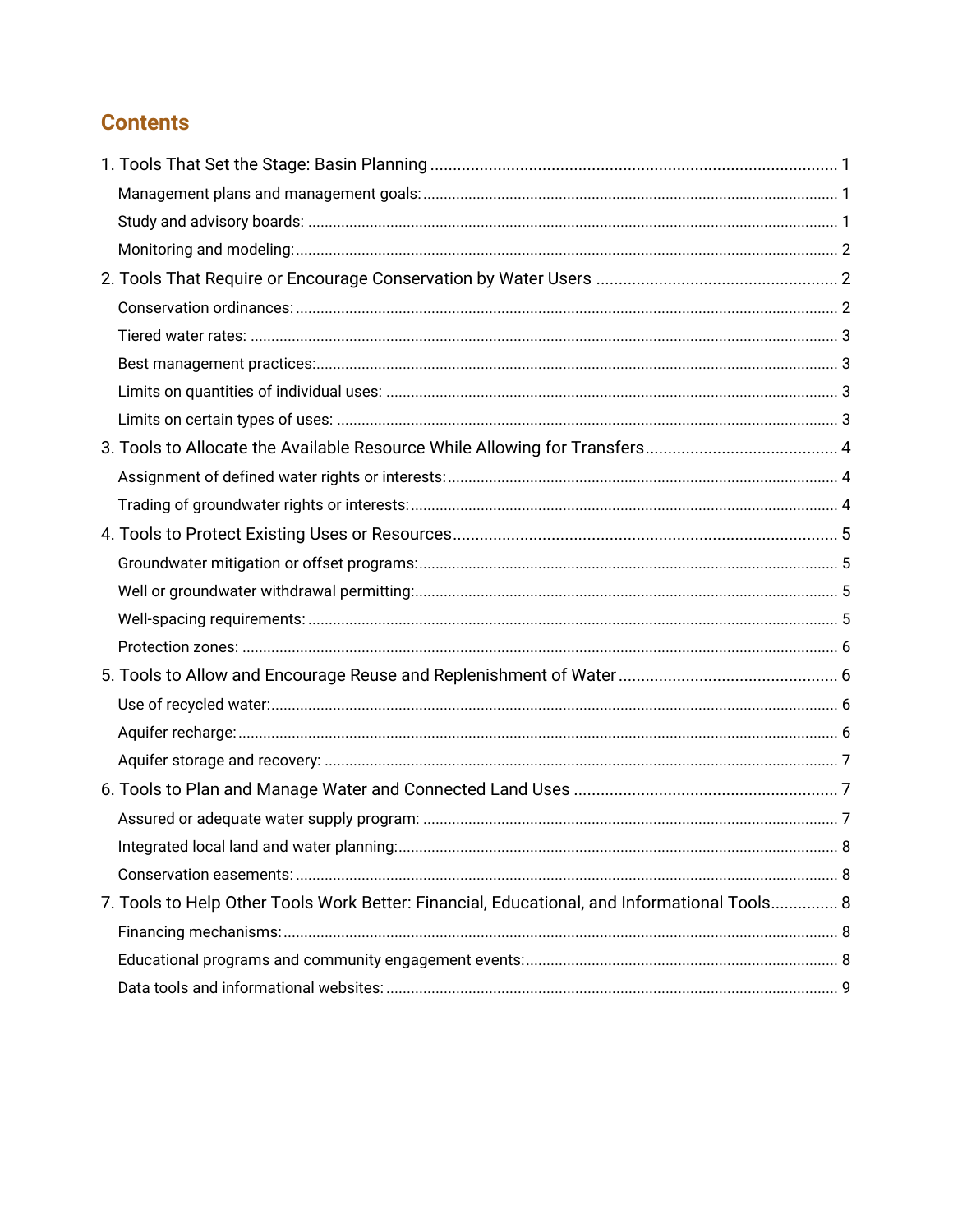# **Tools for Local Groundwater Management**

The following tools represent a menu of options that have been used across the western United States to manage groundwater at the local or groundwater-basin level. Many states across the west provide local communities with authority or support to manage their groundwater, and a variety of the tools described below are being used in these communities to control the use of the resource. In the context of rural (non-AMA) Arizona, adopting many of these tools, or authorizing a form of "special management area" to adopt such tools in specific groundwater basins or local areas, would require additional state support or authorization.

"Tools" described below include physical tools, management strategies, and related programs, laws, and policies. The list focuses on tools relevant to groundwater quantity—rather than quality. It can be difficult to put these tools into categories, as some serve multiple purposes, and they often work in combination. They are sorted here into seven rough organizational categories.

## <span id="page-2-0"></span>**1. Tools That Set the Stage: Basin Planning**

*A number of tools are often used to help "set the stage" for local groundwater management by guiding and informing the planning process for a specific groundwater basin or other local area.*

<span id="page-2-1"></span>**Management plans and management goals:** In order to define desired future conditions and guide the selection and implementation of appropriate tools to achieve those conditions, local groundwater management areas in the west often go through a process of basin planning to develop a "management plan" for a specific groundwater basin or other local area. Often such plans are structured around defined "management goals." For example, a management goal might be to achieve "safe yield," where groundwater withdrawals are balanced with the amount of water that is recharged into the aquifer. (This is the management goal for three of Arizona's five AMAs, and there are similar management goals for many basins in other western states—including in Nevada and Utah.) Local management goals can consider local social, economic, and resource values worth protecting, and define the groundwater-related goal to help achieve such protection. For example, a management goal can be defined to protect a certain resource, like continued water availability in a nearby river to sustain existing uses or provide habitat or quality-of-life benefits into the future. A goal could be to ensure long-term availability of groundwater reserves by limiting increases in pumping to a certain amount by a certain date, slow depletion of the resource, or to maintain a specific economic use of the resource. Goals can also be defined to avoid specific undesirable impacts or conditions.

<span id="page-2-2"></span>**Study and advisory boards:** Local groundwater management is often accomplished through a combination of local guidance and state support. Though these dual levels of input and control are structured differently in different places, a frequent feature is a local study or advisory board or council. In Wyoming, in groundwater "control areas" a control area advisory board can make recommendations to the State Engineer about groundwater development in the area, or may institute its own "corrective controls" through an agreement with the state. Texas groundwater conservation districts are governed by a local board of directors. In Arizona's AMAs, a Groundwater User Advisory Council (GUAC) for each AMA provides advice and recommendations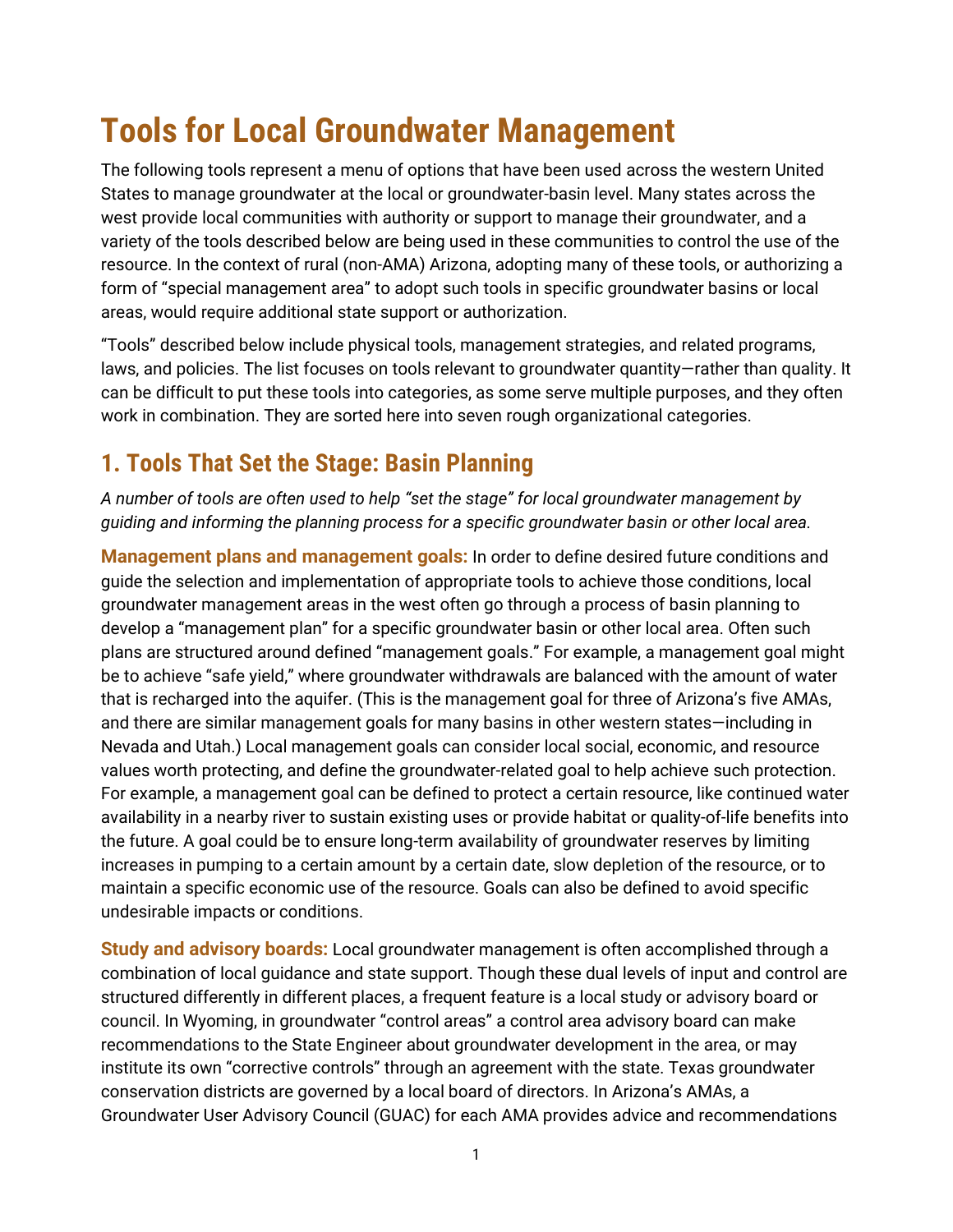to the Department of Water Resources on groundwater management programs and policies within the AMA. In Mohave and La Paz Counties, study commissions have recently been established to provide recommendations to the legislature about groundwater management in local groundwater basins within each county.

<span id="page-3-0"></span>**Monitoring and modeling:** Understanding local groundwater availability and groundwater use is an important early step in developing a groundwater management strategy, and can set the foundation for prioritizing and successfully implementing some of the other tools described in this document. Monitoring of groundwater levels in order to understand whether levels are increasing or decreasing frequently involves the use of "index wells," wells where water levels are measured on a regular basis. (The Arizona Department of Water Resources measures water levels in a set of index wells across the state, and the US Geological Survey also regularly monitors some wells in Arizona.) In some places, groundwater withdrawals and uses are also monitored, which may involve measuring and reporting requirements for individual uses. Measuring groundwater use is sometimes done through voluntary or mandatory metering, or through other methods of measurement (for example, tracking electrical records to estimate how much water was pumped out of a well based on how much electricity was used for the pumping). Such measurements of groundwater pumping and use may be collected by the state or another entity through a requirement for reporting. Users may, for example, be required to self-report their annual volume of groundwater use. (Sometimes this requirement only applies to wells or uses of a certain size or type.) Data about groundwater use, groundwater supplies, and groundwater flows can usually most effectively be interpreted through creation of groundwater models that use digital information to "see" groundwater resources that are otherwise hidden. Models can help predict how the water supply and connected resources will react under different possible future scenarios, and they can help identify and prioritize the management tools that might be most effective in achieving management goals.

## <span id="page-3-1"></span>**2. Tools That Require or Encourage Conservation by Water Users**

*Many tools for managing water or groundwater use are intended to conserve, limit, or reduce water use. The tools in this section are generally focused on how much water is used by individual water users or particular "types" of water users, and employ incentives or requirements to help minimize that use.*

<span id="page-3-2"></span>**Conservation ordinances:** To reduce water usage, cities, towns, and counties in Arizona and other western states may adopt ordinances that establish various incentives or requirements related to water conservation. These provisions often though not always apply to residents and businesses that are the customers of the local water provider. Conservation ordinances can—to list a few examples—require that residents only water gardens and lawns on certain days; that they not do things like wash their cars or spray down driveways or parking lots when certain drought levels are reached; that restaurants not offer water to customers unless they ask for it; or that misters not be permitted during certain times of year, or even at all. Conservation ordinances can also prohibit waste of water. Some locales have landscaping ordinances that encourage or require landscaping all or part of certain types of properties or new developments with low-water-use plants. And some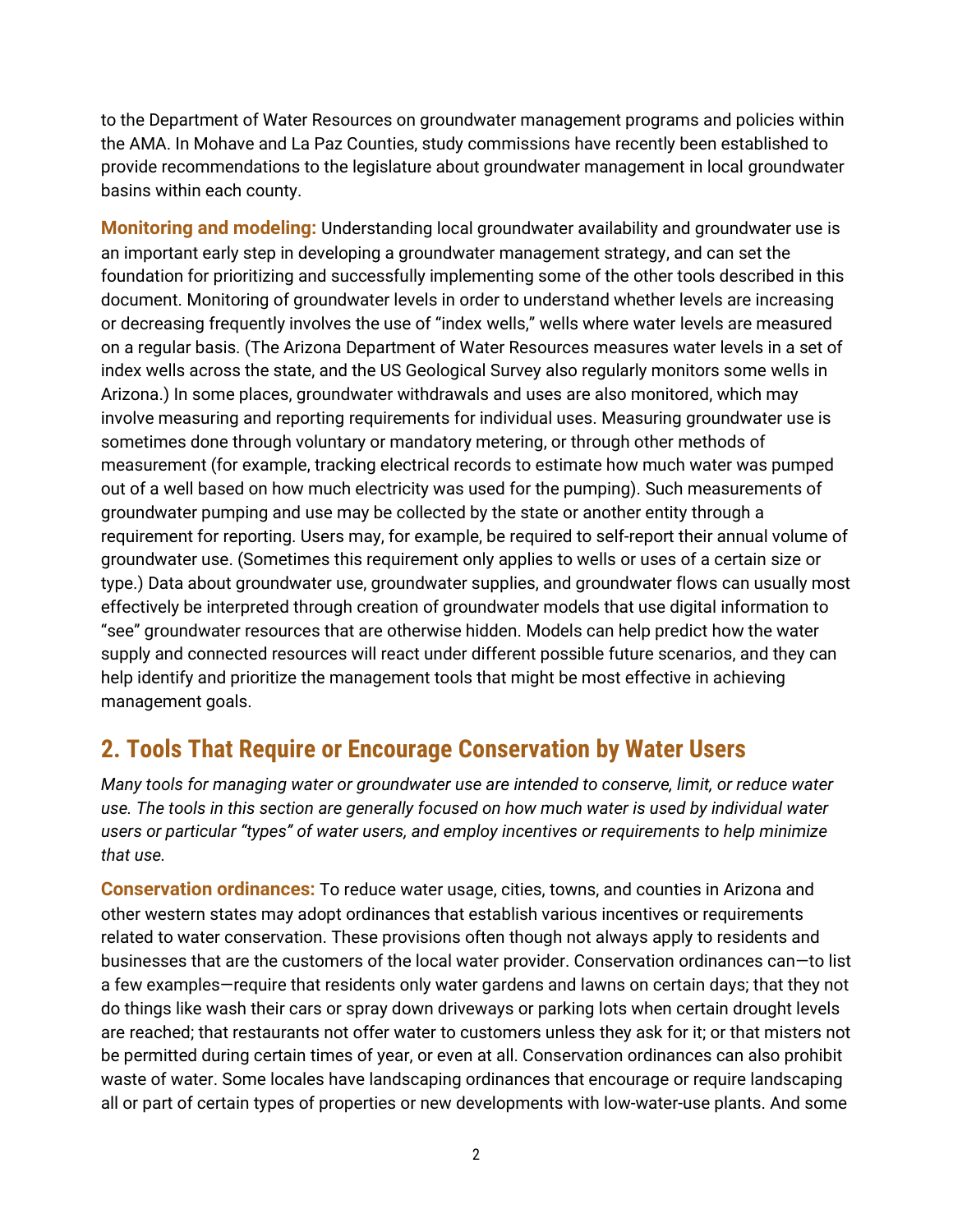jurisdictions have ordinances to encourage or require rainwater harvesting or the use of gray water. Conservation ordinances are often used by local governments and/or water providers to reduce water use by the end user–and are most often related to residential and commercial water use. Conservation ordinances are tools that are already available to local governments in Arizona and are commonly used by individual cities and towns.

<span id="page-4-0"></span>**Tiered water rates:** Tiered water rates are used by some water providers to incentivize water conservation by the end user. Under a tiered rate structure, the cost per gallon of water delivered by a utility is lowest for those who use the least amount of water. Larger water users must pay more per-gallon for larger volumes of water. Tiered water rates have been demonstrated to be effective in decreasing the amount of water used by particular water users and in particular service areas, while providing affordable water supplies to meet basic needs. Tiered water rates are already in use by many Arizona local governments and water providers.

<span id="page-4-1"></span>**Best management practices:** In some areas, best management practices are identified, and sometimes incentivized or required for certain water users. These best management practices can vary depending on the type of water user. In Arizona's AMAs, for example, there are lists of best management practices that water users in different sectors (e.g., mining, turf, municipal, agricultural) can choose to adopt, or in some cases are required to adopt. Some users are given the option of adopting best management practices or keeping their water use within a particular water duty or quantity of use. Best management practices are often aimed at achieving increased water conservation or improved efficiency of water use.

<span id="page-4-2"></span>**Limits on quantities of individual uses:** Many places limit the amount of water that can be used or withdrawn each year by individual water users. These quantities are often based on historical use or water needed for a specific type of use, sometimes while also factoring in overall water availability and other water rights or uses. A water user might be authorized to use a certain quantity of groundwater for a specific use— for example, a "water duty" that allows a landowner to withdraw and use up to a specific quantity of water per acre on irrigated acres of land. In some places, there is a "production allowance," which limits the amount of water that can be withdrawn from a well each year. As described further in section 3 below, sometimes these limits on quantities of individual uses are made in a way that gives the groundwater user a water right or other defined interest to continue the use, and that may also allow for transfers and trading.

<span id="page-4-4"></span><span id="page-4-3"></span>**Limits on certain types of uses:** Limits are also sometimes put on particular types of water uses. For example, no expansion of irrigated agricultural acreage is permitted in Arizona's five active management areas (AMAs) or in its three irrigation non-expansion areas (INAs). In certain groundwater basins in Nevada, specific types of uses are considered "preferred" and others are more restricted, depending on the management needs of the particular region. In Utah, certain basins are closed to new uses if those uses are of a certain size. On a smaller scale, sometimes water use for very specific purposes like man-made lakes or golf courses is restricted or subject to certain conditions or limits.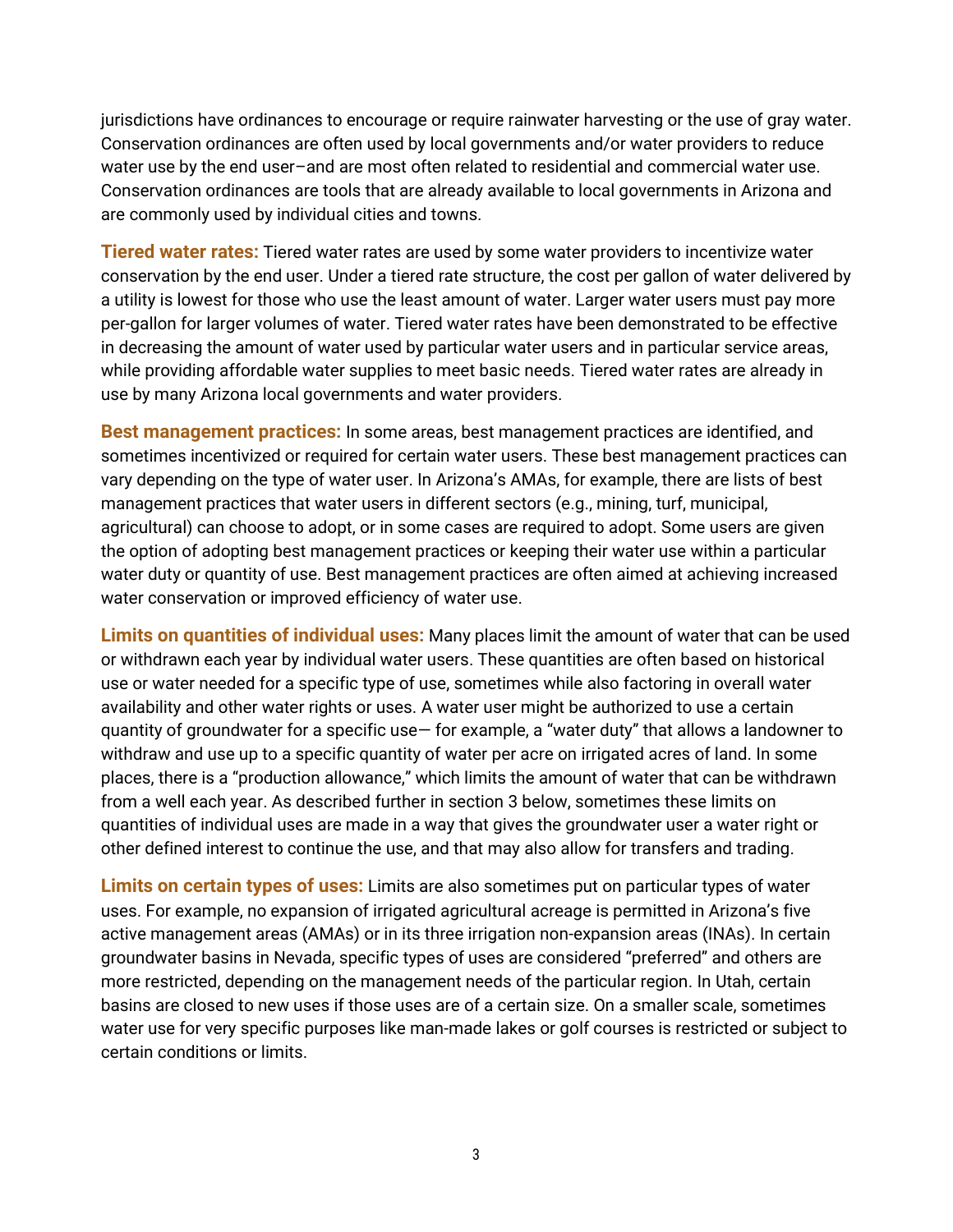### **3. Tools to Allocate the Available Resource While Allowing for Transfers**

*In contrast to tools that focus on the behavior of individual water users, some tools focus on "allocating" (dividing up or distributing) the available supply. One way to do so is to assign defined water rights or similar interests to individual users. Allowing for trading of these water rights or interests means that new and changed uses are possible even after the available supply is fully allocated.*

<span id="page-5-0"></span>**Assignment of defined water rights or interests:** In most western states, users of groundwater receive a defined water right that entitles them to pump and use groundwater. Other types of defined groundwater allotments have been used or considered in some places, including "production allowances," "certificates of historic use," or groundwater "shares." While the language and details are different in different states and basins, these terms all refer to ways to assign a defined "interest" in a groundwater allocation to an individual user. In some cases, the amount of water associated with the right or other interest is fixed; other systems are set up to allow the amount of water to be periodically adjusted depending on conditions or water availability. Often groundwater rights are connected with the water user's land and automatically transfer to new landowners. Specific requirements may be associated with obtaining a new water right or similar interest—for example, a requirement that there is sufficient water available, that issuance of the right is in the public interest, that the water will be put to beneficial use, or that it not interfere with existing rights or harm certain water resources or supplies. Some aspects of water rights or other such interests may vary according to the type of use or user—for example, there may be special provisions related to water rights for municipalities or other public water providers. In many states and basins, when a certain limit is reached, no further withdrawals are authorized within the groundwater basin or other local area. A system of groundwater rights, permits, and authorities exists in Arizona's AMAs and includes several types of "grandfathered groundwater rights" assigned to individual users based on their historic use of groundwater.

<span id="page-5-1"></span>**Trading of groundwater rights or interests:** Groundwater rights, allowances, shares, or other interests are often, though not always, tradable. Transfers and trading are particularly useful in places where available groundwater has been fully allocated. In these states or basins, new water users typically need to either locate and provide a "new" water supply, or purchase someone else's existing right, share, or available allowance. A set of rules usually defines the process and requirements for trading or transferring rights or interests. Many states have requirements that transfers cannot harm existing water users or other rights, and sometimes transfers must be found to be in the public interest. The Salt Lake Valley Ground-Water Management Plan includes restrictions on transfers of water rights from certain geographic areas to others—for example, transfers to places within the basin that are already experiencing heavy withdrawals or where there is known groundwater contamination. In Arizona's AMAs, certain types of rights and withdrawal authorities are tradable while others are not. Tradable rights or interests can allow an area to limit the total amount of water withdrawn from a groundwater basin or other area but still allow for new or changed uses through voluntary transactions with willing sellers.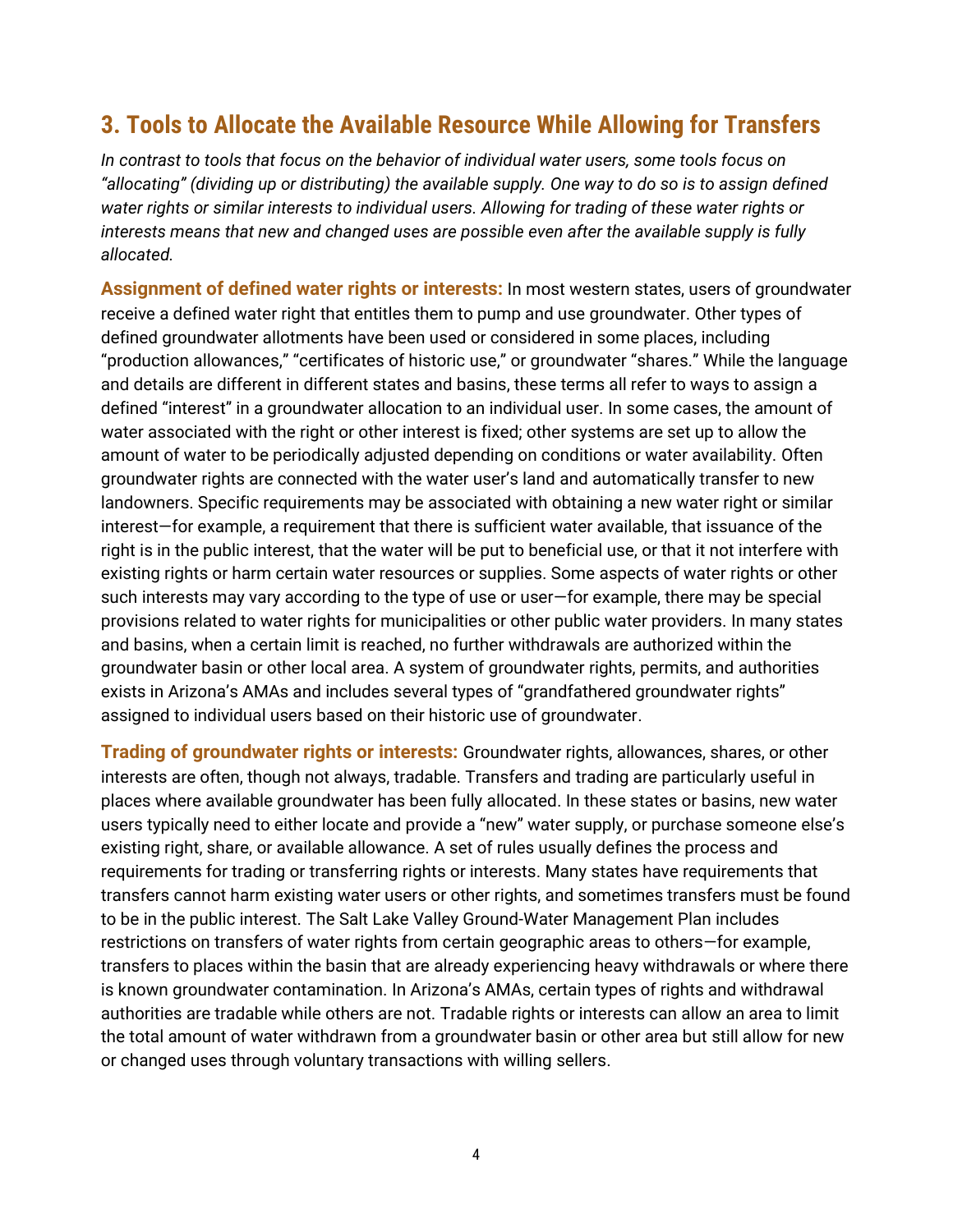### <span id="page-6-0"></span>**4. Tools to Protect Existing Uses or Resources**

*The tools described in this section, while they have multiple functions, are structured to help protect specific existing uses or resources from the impacts of new wells or groundwater uses.* 

<span id="page-6-1"></span>**Groundwater mitigation or offset programs:** In certain groundwater basins in the West, new groundwater uses must be "offset," or their impacts made up for or balanced out. Groundwater mitigation or offset programs are often used in situations where there is a desire to allow for new uses in a fully allocated system. They balance the impact of the new water use on the aquifer or connected river or stream by facilitating trades, reducing or retiring a nearby use, or contributing to a recharge project, for example, to stabilize the amount that is being withdrawn or prevent impacts to a river, stream, or groundwater system. Such programs can be particularly useful in places with both groundwater and surface water resources. While the language and details vary from place to place, in certain areas in Montana, Colorado, New Mexico, Washington, and Oregon, certain kinds and sizes of new groundwater uses are not authorized unless the use or its impacts are offset by purchasing "credits" or supplying "mitigation" or "augmentation." In the Verde Valley in Arizona, water users interested in offsetting their impacts can voluntarily purchase "water offset credits" through a voluntary pilot program. These programs are sometimes run by regional or local agencies through "banks" or "clearinghouses" or through other non-governmental organizations.

<span id="page-6-2"></span>**Well or groundwater withdrawal permitting:** In many western states, a permit from the state is required either to drill a new well or to initiate a new groundwater use. This tool can have many functions, including establishing or enforcing water rights or allocations (described in section 3 above), enforcing standards to protect the water supply, and/or helping to protect existing uses or resources. In various western states and groundwater basins, permitting requirements for new groundwater wells or withdrawals include, for example, an assessment of whether the applicant already has a groundwater right or has met the requirements for a new groundwater right or use; whether the well or withdrawal will interfere with other groundwater or surface water rights or uses; whether it will have water quality impacts or affect areas of groundwater contamination; or whether the withdrawal is consistent with other goals and requirements established for the area. (Some of these considerations addressed through permitting processes are based on requirements for water rights or other assigned interests—see section 3. The permitting process can be a way of implementing multiple other requirements or "tools.") Permitting requirements can also include well-spacing requirements as described in the next section, below. In rural Arizona (outside of AMAs and INAs), a permit is required to drill a new well, but unlike most other places in the West, the permit requirements relate to the drilling and construction of the well itself and do not relate to potential impacts of the groundwater withdrawal or use.

<span id="page-6-3"></span>**Well-spacing requirements:** This tool helps to prevent certain impacts or damage from the siting of new wells. Many places require that any new wells be drilled a minimum distance away from existing wells to avoid issues like localized areas of drawdown or interference with neighbors' existing wells. In Arizona's AMAs, a new well is typically not authorized if it will cause "unreasonably increasing damage" to surrounding land or other water users because of its proximity to other wells. Before a water user may develop and pump from most types of new non-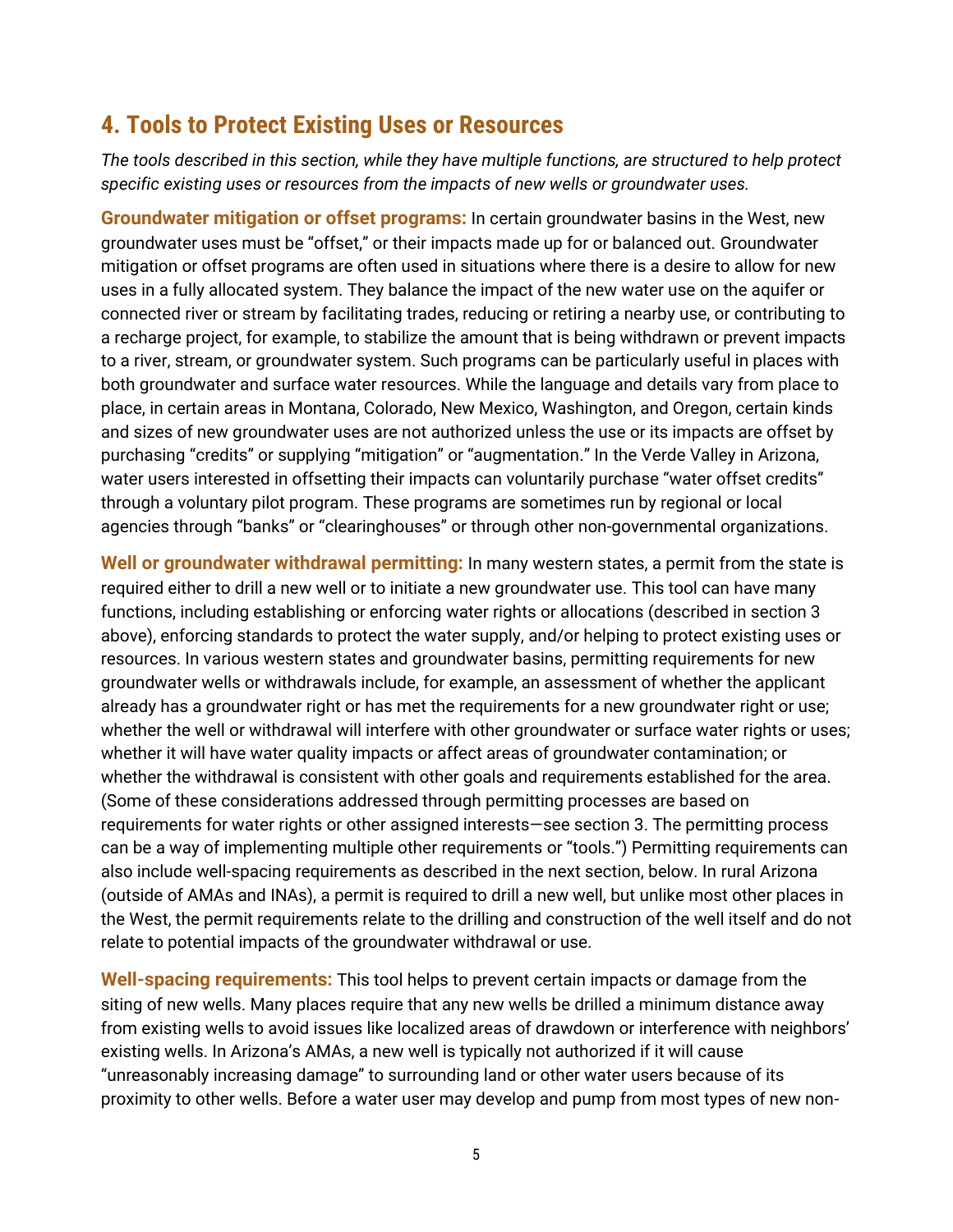exempt wells, the Arizona Department of Water Resources assesses whether a well will significantly decrease water levels in neighboring wells. If the decrease will be too substantial—or if the well will cause additional subsidence or groundwater contamination that is found to be unreasonable—then the well is either not permitted or must be placed elsewhere. As noted above, in other states and basins, assessments of the impact of a potential new well also can also include other considerations, such as impacts on surface water resources or on the total available groundwater supply.

<span id="page-7-0"></span>**Protection zones:** In some unique cases where there are sensitive resources (for example, a river, spring, riparian area, or a significant or vulnerable water supply) "protection zones" have been created where groundwater pumping is limited around the vulnerable resource. For example, under a number of different Native American water rights settlements in Arizona, protection zones have been created to assure that the groundwater or surface water dedicated to the Native American Tribe in the settlement isn't pumped away by neighboring groundwater wells. Similar provisions have also been used to protect important environmental resources. This concept is also somewhat similar to one used in Arizona's AMAs on a smaller scale, where new exempt wells generally may not be placed within 100 feet of the distribution system of a municipal water provider—which among other objectives may provide some protection to municipal supplies. In some locales, "overlay" zoning districts have been created to manage new developments within areas with unique water-related features or values. The term "protection zone" is not always the name used for these diverse tools—but we use it here to refer to the creation of a certain geographic zone in which groundwater use is more highly controlled or restricted.

#### <span id="page-7-1"></span>**5. Tools to Allow and Encourage Reuse and Replenishment of Water**

*Tools that encourage or facilitate the reuse or replenishment of water can help reduce pressures on the groundwater supply or even restore water back to the aquifer (the rock or geologic area containing the groundwater) that is the source of the supply.*

<span id="page-7-2"></span>**Use of recycled water:** In many western states, including Arizona, use of recycled or "reclaimed" water is growing. Reclaimed water is increasingly seen as a valuable component of local water supplies. Some cities, towns, counties, or regions use recycled water for irrigating golf courses, parks, or other outdoor turfgrass. Some water providers make recycled water available to water users for construction, irrigation, energy production, or other industrial use. (For example, recycled water is used for cooling at the Palo Verde Generating Station in Phoenix.) In other places recycled water is recharged back into the ground to help replenish the aquifer (see "aquifer recharge" below), or it is put back into a river or stream before being used again. Increasingly, some water providers are exploring the possibility of directly using recycled water—which is called "direct potable reuse." There are a number of places in the country where direct potable reuse is already taking place. Various incentives and requirements can be employed to encourage, facilitate, or require the use of recycled water for different purposes.

<span id="page-7-3"></span>**Aquifer recharge:** Through aquifer recharge, water is intentionally replaced into the aquifer, increasing water levels. This recharge can occur on a large scale through either infiltration basins or injection wells. Recycled water is often used for aquifer recharge, but other water can be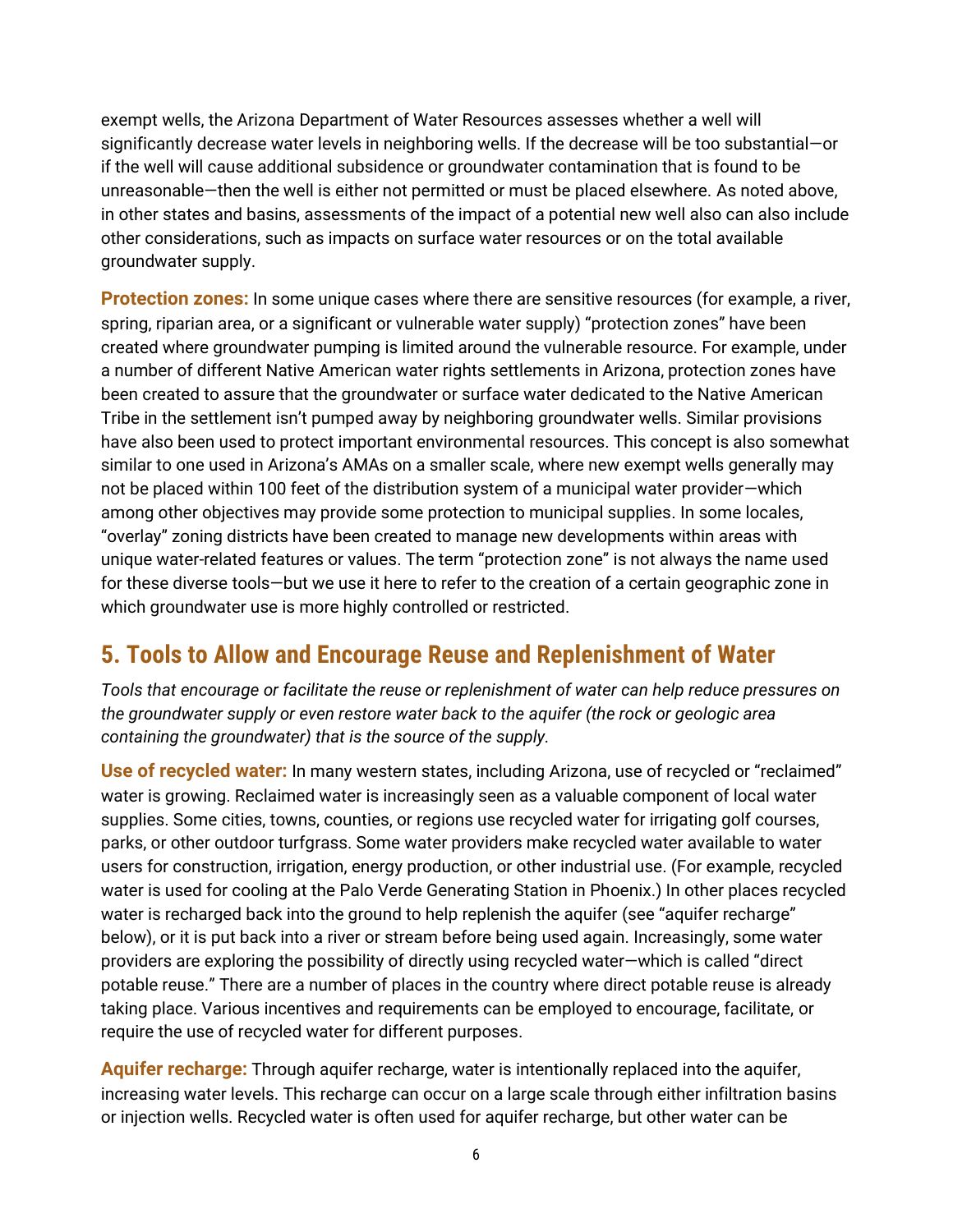recharged as well. Some areas, including Cochise County, are exploring the benefits of enhancing recharge of stormwater—for example, slowing the movement of stormwater through a wash in order to increase the amount that is recharged into the ground. Municipal water providers are sometimes the project leads for aquifer recharge projects to benefit the water supplies that support their service area. Sometimes multiple parties come together to develop and implement recharge practices, as in the Cochise Conservation and Recharge Network in southern Arizona. Some communities opt to turn their effluent recharge sites into a community amenity by creating parks or trails around recharge basins. Practices can also be implemented (and potentially incentivized) to enhance rainwater or stormwater recharge on individual landowners' properties, or to enhance on-farm recharge.

<span id="page-8-0"></span>**Aquifer storage and recovery:** When a water provider or water user recharges the aquifer with the intention of storing the water and then later pumping it back out of the ground to put it to use, this is generally referred to as "aquifer storage and recovery" or "ASR." Within the AMAs, Arizona has one of the most sophisticated systems for aquifer storage and recovery in the country. Water users and water providers can store water underground in "underground storage facilities" (generally, permitted sites where the underground geology is good for storing water). The water can then be recovered, or pumped, for use in that same year—or stored for multiple years through creation of what are called "long-term storage credits" that are tracked in a water user's "long-term storage account." In this way, the water user who puts water into the aquifer gets the benefit of pumping it back out and using it later. In Arizona there is generally a small percentage of the stored water that is kept in the ground and not recovered (referred to as a "cut to the aquifer"). Aquifer storage and recovery works best in areas where there are limits on groundwater pumping, so that water stored in the aquifer can be protected there and used at a later date by the entity that stored the water.

#### <span id="page-8-1"></span>**6. Tools to Plan and Manage Water and Connected Land Uses**

*The tools described in this section focus particularly on how water use is connected to land use, and especially to new development.*

<span id="page-8-2"></span>**Assured or adequate water supply program:** Arizona has an "assured water supply" program in the AMAs and an "adequate water supply" program outside of the AMAs. Programs like these, which exist in a few other places in the west, are sometimes referred to as "show me the water" programs. In general terms, they are meant to assess whether there will be enough available water before allowing for new development. In Arizona's AMAs, the assured water supply program requires demonstration of a 100-year supply of water before new subdivisions are developed, and use of the supply must be consistent with the AMA's management goal. Cities, towns, and counties outside of the AMAs can vote to become "mandatory adequacy jurisdictions," where new subdivisions are not permitted when an adequate 100-year supply is not demonstrated. (The laws and regulations governing these programs include detailed definitions of "assured" and "adequate" water supplies.) Outside of the AMAs and mandatory adequacy jurisdictions, new subdivisions are allowed whether or not there are 100 years of water, but that information must be made available to inform initial buyers if the supply is considered inadequate.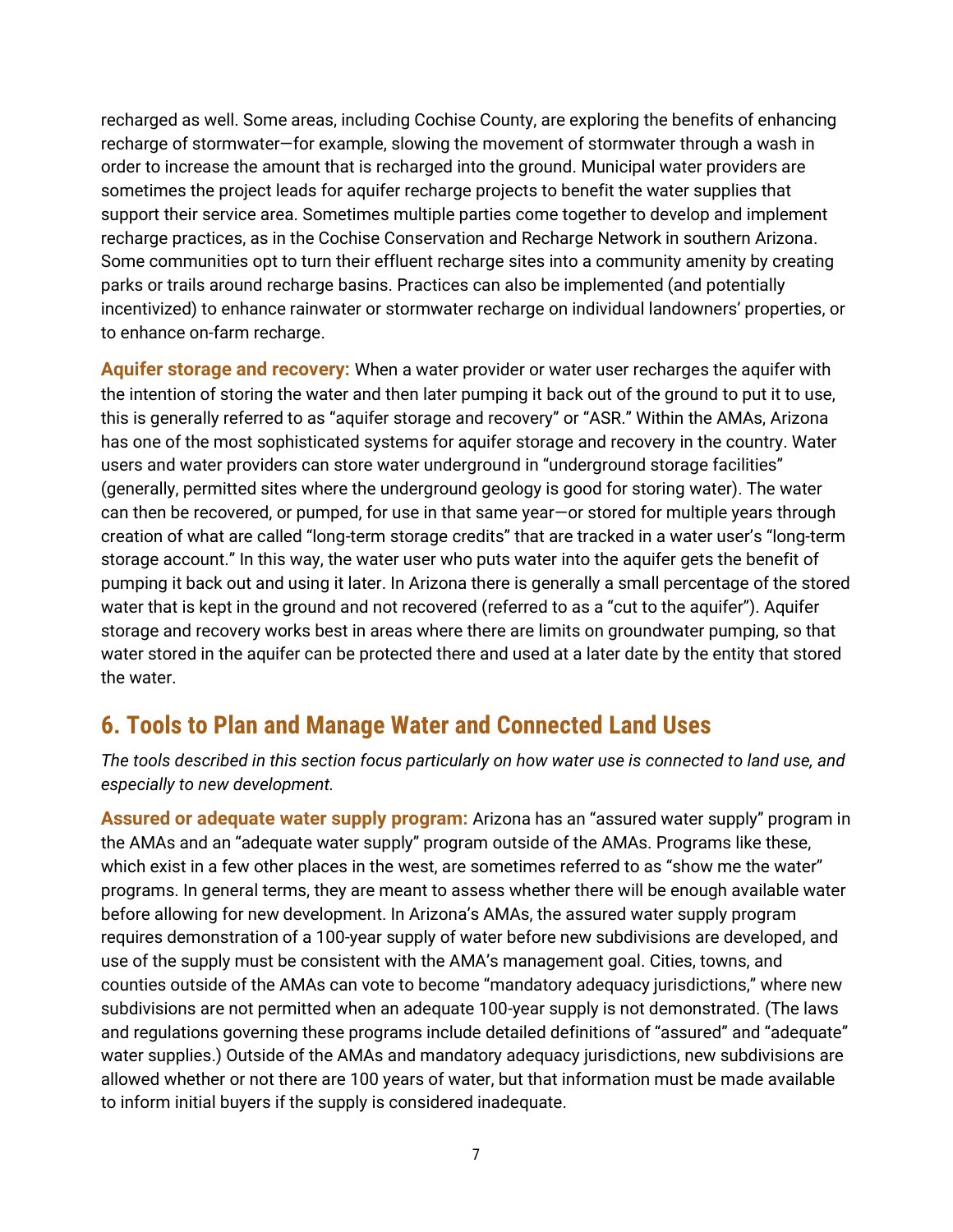<span id="page-9-0"></span>**Integrated local land and water planning:** State legislatures usually grant cities, towns, and counties a number of authorities over land use planning, and some authorities related to water planning. But these functions of local government are often conducted separately from each other. There are several ways that local jurisdictions can better tie their land use planning actions to water planning. This can range, for example, from establishing building codes that require waterefficient fixtures in newly constructed homes and buildings; to fast-tracking or offering other incentives in local planning processes for "green building" that includes low-water-use features, or for "cluster development" that creates open space around higher density housing; or establishing "overlay zones" where a developer may not increase density of new development beyond what it is zoned for unless the development meets certain water-related standards.

<span id="page-9-1"></span>**Conservation easements:** A conservation easement is a tool through which an organization often a conservation organization or a land trust—pays a landowner to agree to certain terms about the use of the land. Often, the agreement provides that land used for agricultural or open space purposes will not be subdivided in the future. In return for placing a permanent restriction on their land, property owners receive financial compensation. Conservation easements are usually used to preserve open space and agricultural lands. In some cases, they are structured to incorporate provisions related to water or may be used to help protect specific areas where development would result in especially significant or undesirable increases in groundwater pumping.

# <span id="page-9-2"></span>**7. Tools to Help Other Tools Work Better: Financial, Educational, and Informational Tools**

*Financial, educational, and informational tools are often part of the "suite" of tools used in local groundwater management and can increase the effectiveness of other tools.*

<span id="page-9-3"></span>**Financing mechanisms:** Often, local groundwater management is accomplished through creation of a district or other special management area set up to manage groundwater in a particular groundwater basin or other local area. These districts or management areas, if not managed and funded entirely by the state, often receive some state funding or state-funded technical or administrative assistance. They are also often structured to be able to generate a local source of revenue, including through taxes, fees, or surcharges. Taxes are frequently based on property ownership within the district; fees might be based on property ownership within the district or on the amount of water used. In Arizona's AMAs, there is a per-acre-foot withdrawal fee paid by each non-exempt groundwater user within the AMA. The fee is used to help offset the cost of managing water, to fund water banking, and also for conservation assistance and augmentation projects.

<span id="page-9-4"></span>**Educational programs and community engagement events:** Some areas that manage their groundwater locally also develop and host educational programs and community engagement events to improve stakeholders' and water users' understanding of local water resources and how they can be engaged in decision making and in water conservation and stewardship at the individual level.